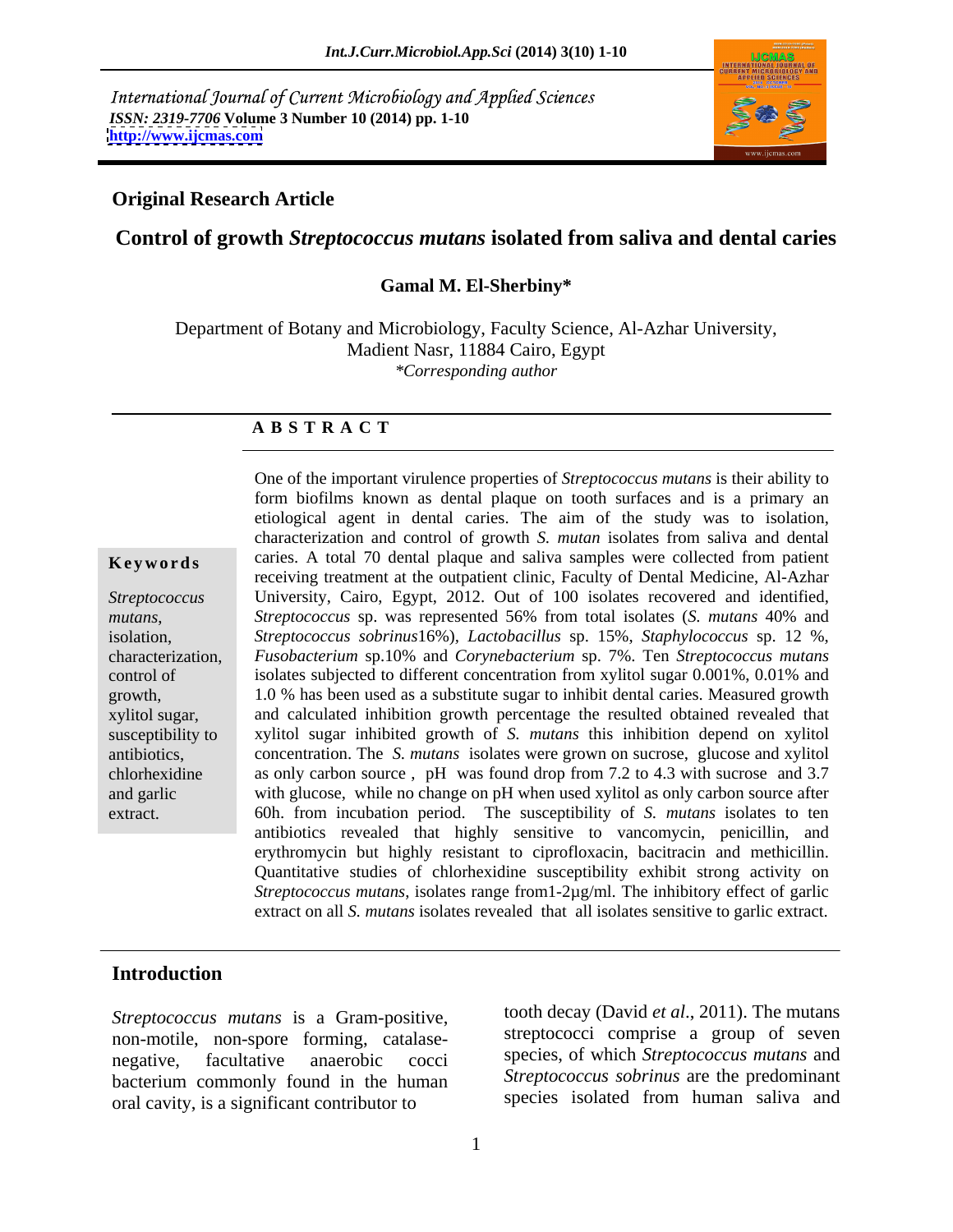dental plaque (Loesche, 1986). It has also been reported that *S. mutans* adhere to damaged cardiac tissues which is marked as shift from narrows spectrum antibiotic a significant event in the pathogenesis of prescriptions which included penicillin to chronic infective endocarditis (Miller- Torbert *et al.*, 2008) with a death rate of up include amoxicillin by dental professionals to 50% in spite of antibiotic treatments (Nakano *et al.*, 2007). Experiments with gnotobiotic hamsters revealed these to be the antibiotics is blamed for such a shift in main initiator microorganisms in dental caries disease (Fitzgerald and Keyes, 1960). Skaug, 2007). The antimicrobial effects of Dental caries is a common infectious disease dental luting glass ionomer cements on world-wide. The aetiology of the disease is *Streptococcus mutans* (Sina *et al*., 2014). multifactorial, life habits and mutans Worldwide, hundreds of plants are used in streptococcus infection being the most traditional medicine as treatment for important factors (Johnson, 1991; Bratthall, bacterial infections. Conventional drugs 1997). In the disease process, the calcified usually provide effective antibiotic therapy tissues of the tooth are demineralized and the organic substance is broken down. *Streptococcus mutans* metabolize and continuing need for new solution. carbohydrates, such as glucose and sucrose, to produce acid and enhance biofilm Although natural product is not necessarily formation with the early colonizing bacteria to induce dental caries. *Streptococcus*  patients prefer to use herbal medicines. Thus *mutans*, *Streptococcus sobrinus*, and heath care professionals should aware of the *Lactobacillus* are all capable of available evidence for herbal antibiotics. demineralizing enamel by producing an acidic environment (Loesche, 1986) and extensively researched medicinal plants and (Featherstone, 2008). Therefore, control of its typical odor and antibacterial activity the bacterial biofilm on teeth is essential for depends on allicin produced enzymatic the maintenance of oral health. Xylitol, a activity of allinase (a cysteine sulfoxide five-carbon natural sugar alcohol, has been lyase) on alliin after crushing or cutting used as a substitute for sugar to inhibit garlic clove (Ross *et al*., 2001; Ellmore and dental caries (Twetman and Stecksen- Feldberg, 1994; Farzaneh *et al.*, 2013). They Blicks, 2003; Autio, 2002; Sung *et al.*, are extensive literature on antibacterial 2012). Various mechanisms for prevention effect of fresh garlic, garlic extract has been of dental caries by xylitol have been reported to inhibition growth of various suggested (Makinen, 1985) and (Makinen Gram- positive and Gram- negative bacteria and Isokangas, 1988). Not only is xylitol including *Micrococcus*, *Enterobacter*. unfermented by most dental plaque *Escherichia*, *Klebsiella, Lactobacilli*, microorganisms but it also interferes with in *Pseudomonas, Salmonella, Shigella, Proteus* vitro growth of the microorganisms, and *Helicobacter pylori* (Ross *et al*., 2001), including mutans streptococci (Knuuttila (Tsao and Yin, 2001) and (Sivam et al., and Makinen, 1975) and (Vadeboncoeur *et* 1997). The paper aims control of growth *al*., 1983). The antibiotics such as penicillin

tetracycline and chloramphenicol are used treatment dental caries In the recent years, a broad-spectrum aminopenicillins which has been reported and the increase of bacterial isolates resistant to the former prescription practices (AI-Haroni traditional medicine as treatment for bacterial infections, however there is an increasing problem of antibiotics resistance

amoxicillin, ampicillin, erythromycin safer than synthetic antibiotics, some Garlic (*Allium Sativa*) is one of the most are extensive literature on antibacterial effect of fresh garlic, garlic extract has been including *Micrococcus, Enterobacter. Escherichia, Klebsiella, Lactobacilli,* (Tsao and Yin, 2001) and (Sivam *et al*., 1997). The paper aims control of growth Streptococcus mutans isolated from saliva and dental caries.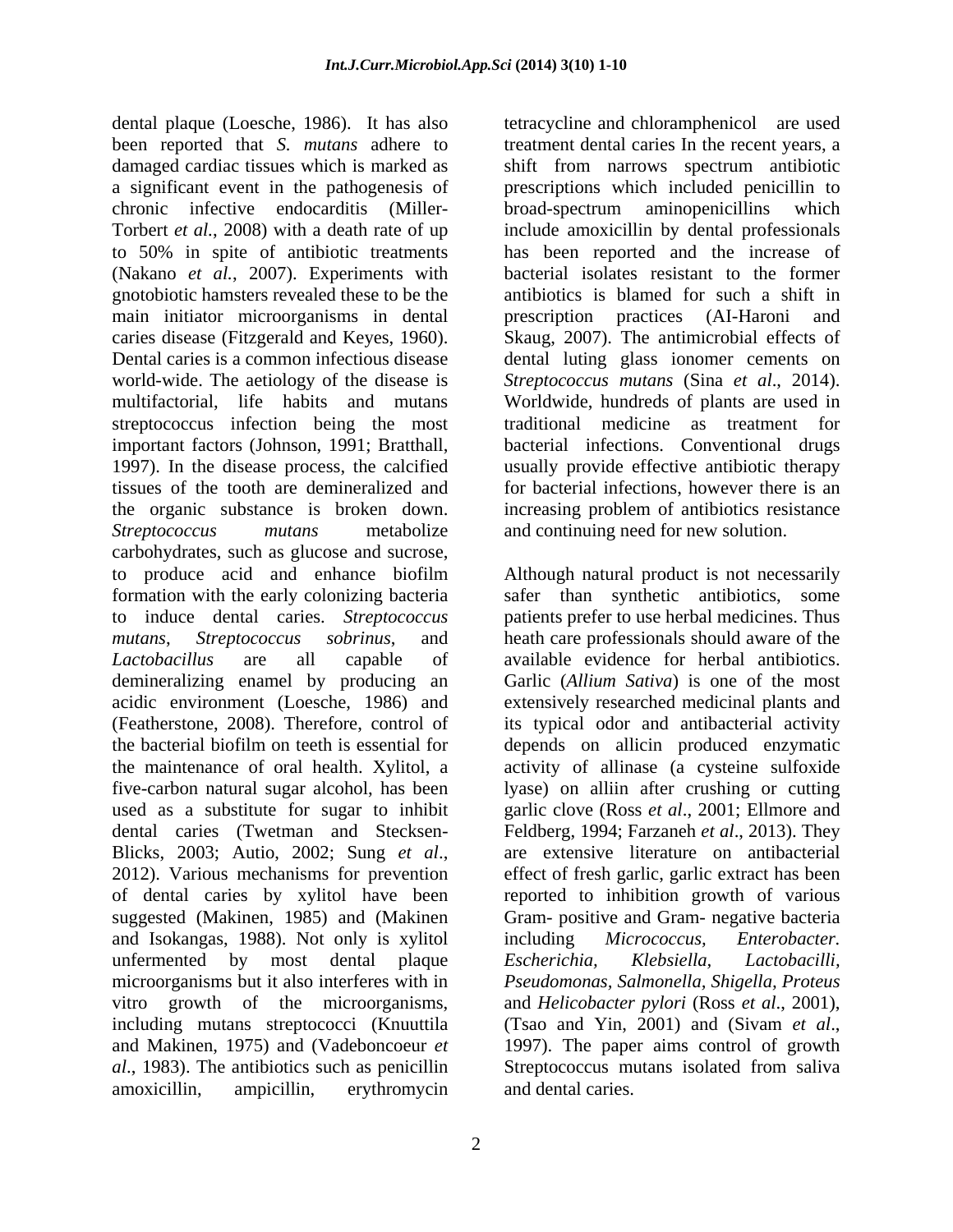collected from the tooth of a patient diagnosed with dental caries by a physician. The patient was receiving treatment at the outpatient clinic, Faculty of Dental glucose or<br>Medicine Al-Azbar University Cairo sterilized. Medicine, Al-Azhar University, Cairo, Egypt, 2012. The infected area of the tooth was swabbed with sterile cotton wool and saliva transferred to a sterile screw capped  $30, 40$ ,<br>type that contained  $5.0$  ml of Reduced period. tube that contained 5.0 ml of Reduced Transport Fluid (RTF) with aseptic precautions, vortex mixed for 1minute, to disperse the bacteria. A loopful of dispersed samples was inoculated on various media.

The samples were collected immediately streaked on Brain Heart Infusion (BHI), Gold's Medium and azide blood agar, an inhibitory media incubated at 37°C for 24, 48 72 h. Characteristic colonies were organism. Inhibition zone were measured picked from the plates and purified by repeated sub-culturing*. S. mutans* was identified using cultural, morphological and<br>hio-chemical characteristics as described Committee for Clinical Laboratory bio-chemical characteristics as described (Cheesbrough, 2000; Slots and Taubman, 1992; Buchannan and Gibbon, 1974).<br> **Garlic extract preparation** 

# **Xylitol inhibition test and Effect of**

The cells were cultured in 5ml Brain Heart Infusion (BHI) overnight at 37 °C from stocks kept frozen to produce log-phase cells. The cells were transferred to fresh BHI through Wattman N<br>contribute method and the morning. The growth medium in frozen until used on the morning. The growth medium contained xylitol, the concentration ranging from 0.001, 0.01 and 1.0% xylitol was **Garlic extract sensitivity screening of** added to the sterile medium using filter sterilization. The control medium contained no added xylitol. The cells were cultured in

**Materials and Methods** shaking water both at 37<sup>°</sup>C for 8h. Growth **Samples collection**<br>
at a wavelength of 660 nm and calculated The samples used on this study were inhibition growth percentage. The was followed by measuring the absorbance inhibition growth percentage. The estimation effect of carbon sources on pH, prepare BHI medium and BHI without carbon source and add 1% from sucrose or glucose or xylitol and adjacent pH at 7.2, inoculation with *S. mutans* isolates and incubation in shaking water both at 37°C measurement pH after 10, 20, 30, 40, 50, 60 and 70 hours from incubation period.

## **Antibiotics sensitivity screening of**  *Streptococcus mutans* **isolates**

**Isolation and characterization of** *forty <i>S. mutans* isolates to ten antibacterial *S. mutans*  drugs was determined according to the The antimicrobial sensitivity profile the method Bauer- Kirby (Bauer *et al*., 1966), (Forbes *et al*., 1998), (Lee *et al*., 2004) and (Aqueveque *et al*., 2006) using disks of antibiotics placed on surface of Brain Heart Infusion (BHI) medium seeded with the test after 72h of incubation at 37 °C in the presence of 5% CO2 interpretation of resistance was based on the National Committee for Clinical Laboratory Standards NCCLS criteria.

# **Garlic extract preparation**

**carbon sources on pH change** Garlic extract was prepared according to method described by (Bakri and Douglas, 2005). Briefly the peeled fresh garlic 50.0 g was chopped and homogenized in 50 ml sterile distilled water, centrifuged, filtered through Wattman No. 1 filter paper and keep in frozen until used

# **Garlic extract sensitivity screening of**  *Streptococcus mutans* **isolates**

The antimicrobial activity of garlic extract on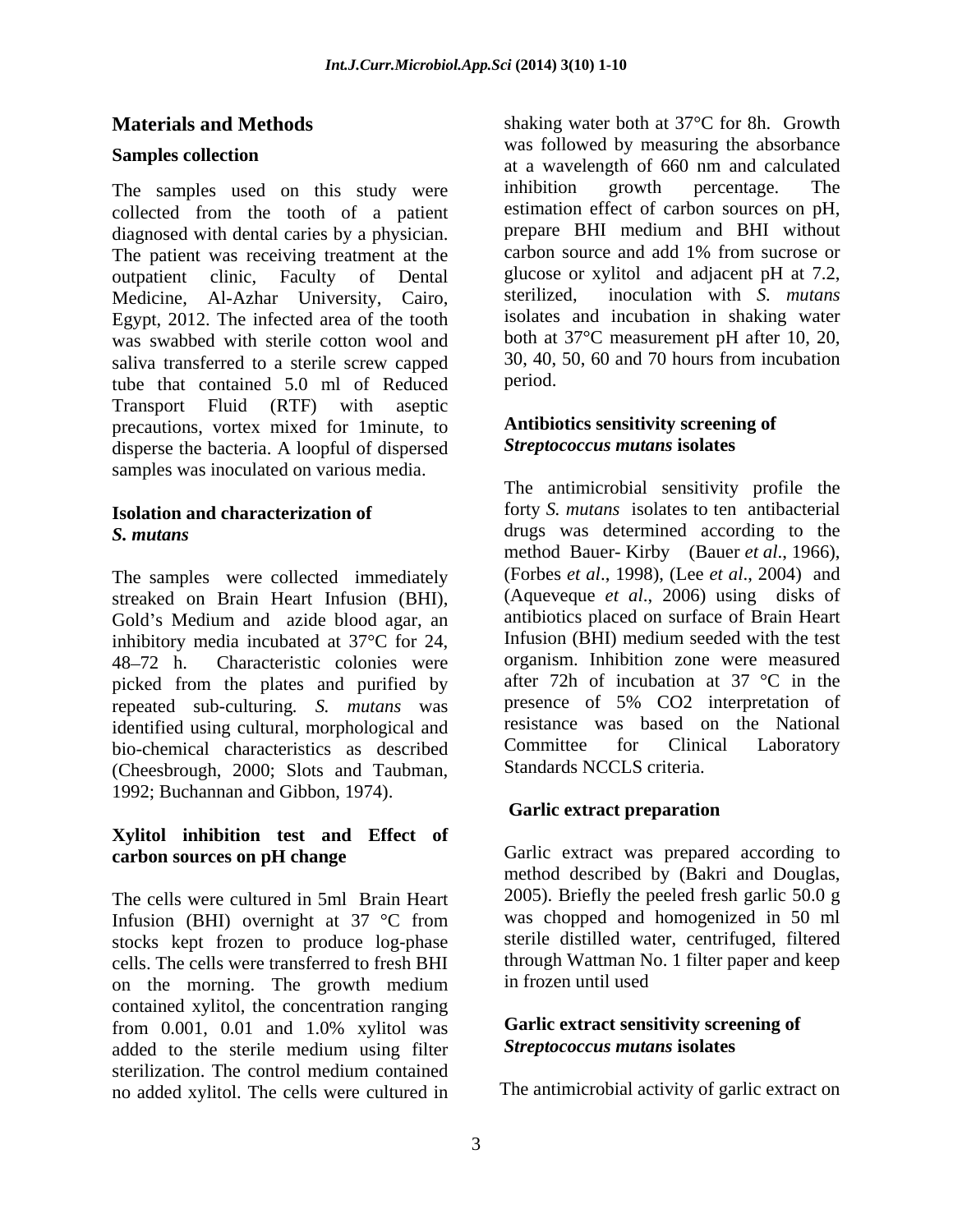*S. mutans* isolates determined by the conventional paper disk diffusion method by using paper disk (266812 W. Germany 12.7 garlic extract, placed on Brain Heart Infusion (BHI) medium inoculated with *Streptococcus mutans* isolates and incubated at 37°C in presence of 5%  $CO<sub>2</sub>$  for 72h. The inhibition zone around the disk was measured in mm and recorded. The effect of carbon sources on pH

The antimicrobial activity of chlorhexidine conventional paper disk diffusion method by using paper disk (266812 W. Germany 12.7 mm in diameters) was soaked in penicillin 80% and erythromycin 72.5% but placed on Brain Heart Infusion (BHI) percentage 80%,<br>medium inoculated with *Streptococcus* methicillin 55% (T) *mutans* isolates and incubated at 37 °C in presence of 5%  $CO_2$  for 72h. The inhibition The inhibitory effect of garlic extract on 40 zone around the disk was measured in mm

A total 70 dental plaque and saliva samples were collected from patient diagnosed with University, Cairo, Egypt, 2012. Out of 100 isolates recovered and identified prevalence of *Streptococcus* sp. was 56% from total *sobrinus* 16%)*, Lactobacillus* sp. 15%, *Staphylococcus* 12 %, *Fusobacterium* sp. 10% and *Corynebacterium* sp. 7%. The characterization scheme on table 2 shown that *S. mutans* is a Gram-positive, non negative, facultative anaerobic, cocci, ferment of wide range of carbohydrates sucrose, mannitol, melibiose, raffinose,

cellobiose sorbitol, lactose, salicin trehalose and inulin

mm in diameters) was soaked in 0.5 ml The xylitol used as substitute sugar for zone around the disk was measured in mm concentration the data recorded on table 3. **Chlorhexidine sensitivity screening of**  glucose drop of pH after incubation period *Streptococcus mutans* **isolates** 60 hours from 7.2 to 4.3 and 3.7 while on *S. mutans* isolates determined by the 1). The susceptibility of *S. mutans* isolate to solution contains 2  $\mu$ g/ml chlorhexidine, bighly resistant to ciprofloxacin with placed on Brain Heart Infusion (BHI) become a precentage  $80\%$ . bacitracin 75% and growth ten isolates *Streptococcus mutans* the result raveled that inhibition *of Streptococcus mutans*. The percentage of inhibition growth depends on xylitol concentration the data recorded on table 3. The effect of carbon sources on pH formation were found that sucrose and alcohalic sugar xylitol no change on pH value after incubation period 60 hours (Fig. ten antibiotics revealed that highly sensitive to vancomycin with percentage 95%, penicillin 80% and erythromycin 72.5% but highly resistant to ciprofloxacin with percentage 80%, bacitracin 75% and methicillin 55% (Table 4).

and recorded inhibition zone around the disks varied from **Results and Discussion** isolates of *S. mutans* sensitive to garlic The inhibitory effect of garlic extract on 40 isolates from *S. mutans* revealed that inhibition zone around the disks varied from 20mm to 36mm this indicated that all extract (Table 5).

dental caries by a physician (Table 1).<br>Faculty of Dental Medicine, Al-Azhar role in dental caries bacteremia and isolates (*S. mutans* 40% and *Streptococcus* various tests and results of the are widely used as mouthwashes and motile, non-spore forming, catalase-<br>
effect such as cytotoxic to human *Streptococcus mutans* is one of the most important oral bacterial which plays a major role in dental caries, bacteremia and consequently bacterial endocarditis among predisposed patient (Natagta *et al.,* 2006) and (Tanzer *et al.,* 2001). Prevention of dental caries can be achieved by proper and regular tooth brushing and rinsing with mouth rinses containing antibacterial agent such as chlorhexidine, sodium hypochlorite irrigating agents, respectively but this antibacterial agent is widely used have side periodontal ligament cells, inhibition protein synthesis and affect mitochondrial activity of these cells (Chany *et al.,* 2001). The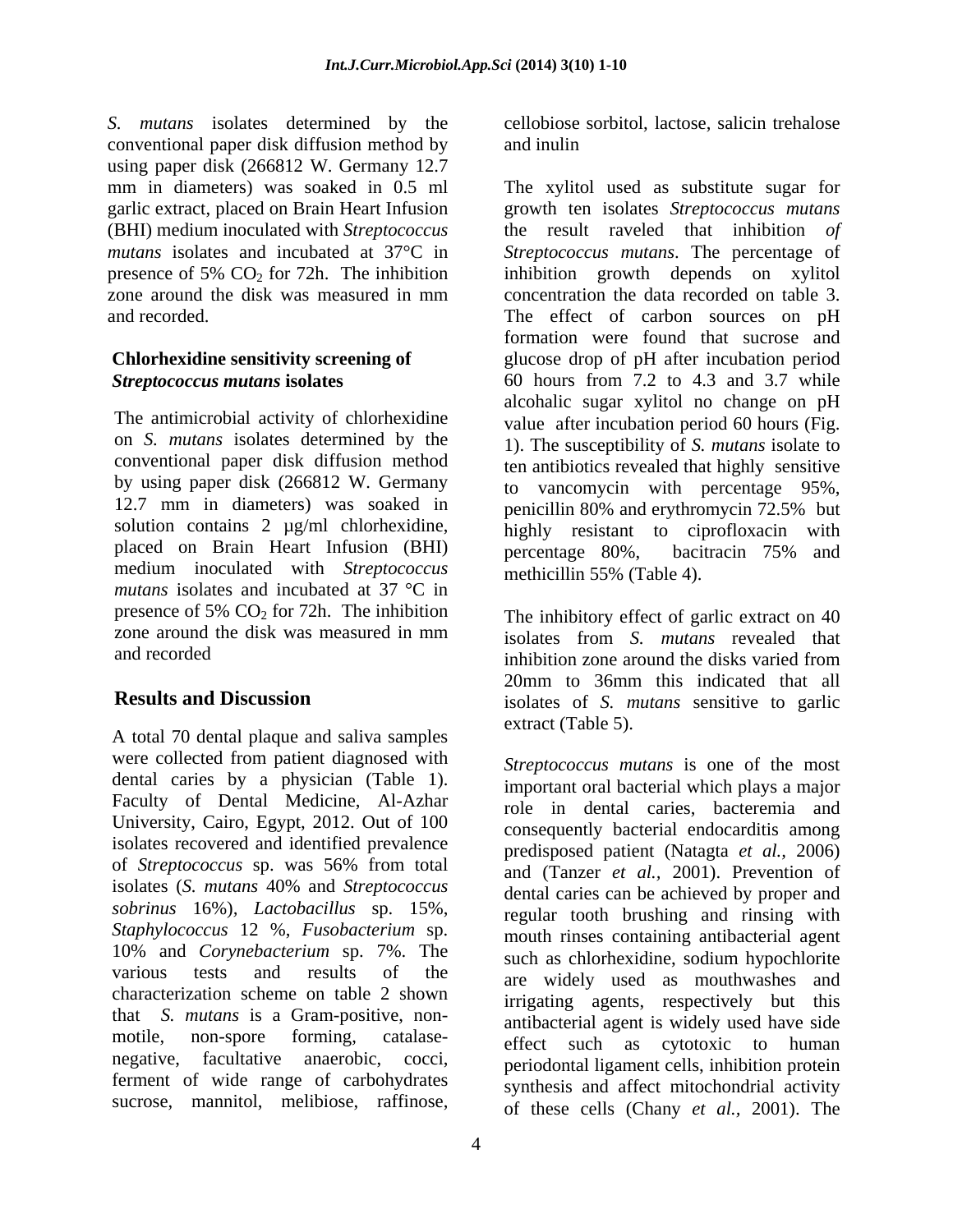development bacterial resistant. The data quercitrin in combination with against the pathogenesis of dental caries, such as an increase in salivary flow and sensitive to chlorhexidine  $2\mu g/ml$  (Table 6). maintenance of high pH in the oral fluid and Susceptibility of S. mutans to chlorhexidine Acid produce play crucial roles in the pathogenesis of dental. Acidogenesis (acid properties, *S. mutans* has an upper hand over inhibited at 4  $\mu$ g/ml. The in vitro less-acid-tolerant species and hence impose prevalent inhabitant of cariogenic plaque. (Scheinin and Makinen, 1976). The *al.*, 2003) Cytomegalovirus (Fang et al., susceptibility of *S. mutans* isolates to ten 1999) and *Shigella* sp. (Chowdhury *et al.*, antibiotics exhibited highly sensitive to 1991). In vitro data obtained in this study The resistant of *Streptococcus mutans* to penicillin with percentage 22.8 % and

antibiotics for prevention of dental caries is erythromycin 23.9 was recorded by (Fani *et*  not recommended, since there is risk of *al*., 2007). Hasan *et al.,* (2014) used obtained from study revealed that xylitol deoxynojirimycin is synergistic across the sugar was inhibited growth of *Streptococcus*  range of cariogenic mechanisms of *S. mutans* and not used as an energy source by *mutans* compared to their individual effect the cariogenic bacteria and acid production combination to suppress the cariogenic is reduced. Furthermore, xylitol may pathways of *S. mutans*. The in vitro stimulate the existing defense mechanisms susceptibility of *S. mutans* isolates to the Plaque (Scheinin and Makinen, 1976). were studied by Grönroos *et al*., (1995) and production) and aciduracity (acid tolerance) the 379 clinical isolates studied, 50% were are key cariogenic virulence factors of *S*. inhibited at 1 µg of chlorhexidine per ml, *mutans* (Kuramitsu, 1993). Bearing these 90% were inhibited at 2 µg/ml, and all were physiological stress on them. Thus, even in activities of garlic extract have been widely stress conditions, it emerges out to be most recognized (Ross *et al*., 2001; Tsao and Yin, Thus, stress tolerance plays a crucial role in *et al.*, 1992). Moreover in vivo studies on its pathogenesis. Therefore, xylitol is experimental animals also documented the widely considered as an anticariogenic agent inhibitory activity of garlic extract on and used to partially substitute sucrose in various infectious agents such as methicillin human diet to prevent dental caries resistant *Staphylococcus aureus* (Tsao *et* vancomycin with percentage 95%, penicillin revealed that garlic extract is good inhibited 80% and erythromycin 72.5% but highly growth of *Streptococcus mutans*. It is resistant to ciprofloxacin with percentage brought that tooth paste or mouth wash 80%, bacitracin 75% and methicillin 55%. containing garlic extract might be useful for quercitrin in combination with chlorhexidine revealed that all isolates sensitive to chlorhexidine 2µg/ml (Table 6). Susceptibility of *S. mutans* to chlorhexidine found that *S. mutans* is more susceptible than *S. sobrinus*, *S. cricetus* and *S. rattus*. Of inhibited at 4  $\mu$ g/ml. The in vitro antibacterial, antifungal and antiviral 2001; Sivam *et al*., 1997; Jain, 1998; Weber *al*., 2003) *Cytomegalovirus* (Fang *et al*., 1999) and *Shigella* sp. (Chowdhury *et al*., 1991). In vitro data obtained in this study prevention of dental caries.

| <b>Bacterial species</b> | <b>Prevalence</b> $(\% )$ |
|--------------------------|---------------------------|
| Streptococcus mutans     |                           |
| Streptococcus sobrinus   |                           |
| Lactobacillus sp.        |                           |
| <i>Fusobacterium</i> sp. |                           |
| Corynebacterium sp.      |                           |
| Staphylococcus sp.       |                           |

**Table.1** Ratio of bacteria isolated from dental caries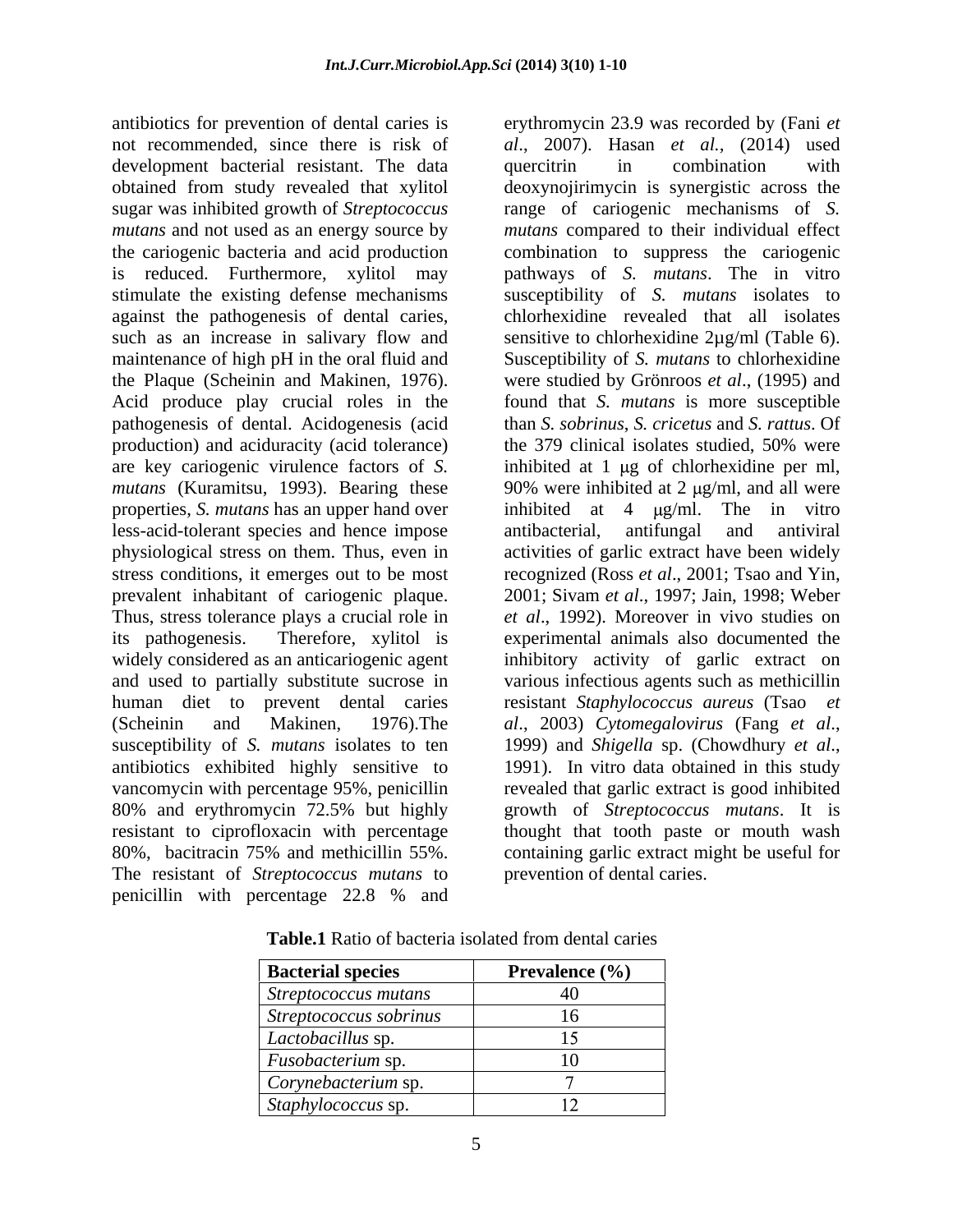| <b>Test</b>               | <b>Result</b>    | <b>Test</b>     | <b>Result</b> |
|---------------------------|------------------|-----------------|---------------|
| Gram stain                | Gram-positive    | Growth on $6.5$ | $-ve$         |
|                           |                  | <b>NaCl</b>     |               |
| Shape                     | Cocci            | Acid from:-     |               |
| Motility                  | Non motile       | Sucrose         | $+ve$         |
| Oxygen requirements       | Facultative      | Mannitol        | $+ve$         |
|                           | anaerobic        |                 |               |
| Catalase                  | $-ve$            | Melibiose       | $+ve$         |
| Hemolysis                 | $\alpha - \beta$ | Raffinose       | $+ve$         |
| <b>Esculin hydrolysis</b> | $+ve$            | Cellobiose      | $+ve$         |
| Arginine hydrolysis       | $-ve$            | Lactose         | $+ve$         |
| Urea hydrolysis           | $-ve$            | Sorbitol        | $+ve$         |
| Hippurate hydrolysis      | $-ve$            | Salicin         | $+ve$         |
| Starch hydrolysis         | $+ve$            | Trehalose       | $+ve$         |
| Voges Proskauer test      | $+ve$            | Inulin          | $+ve$         |
| Glucan                    | $+ve$            | Xylitol         | $-ve$         |

| Table.2<br>haracterization of S.<br><i>s</i> olates<br>mutar |  |
|--------------------------------------------------------------|--|
|--------------------------------------------------------------|--|

 $ve = negative, +ve = positive$ 

**Table.3** Inhibition growth Percentage of ten isolates *S. mutans* in presence different concentration from xylitol

| Bacterial isolates      | 0.01% xylitol | 0.1% xylitol | $1\%$ xylitol |
|-------------------------|---------------|--------------|---------------|
| G12                     | 2.4           | 27.5         | 40.3          |
| $\overline{\text{G20}}$ | 1.7           | 22.7         | 34.2          |
| G22                     | 2.8           | 30.2         | 45.0          |
| G28                     | 4.1           | 43.0         | 62.0          |
| G32                     | 1.4           | 20.5         | 32.0          |
| G35                     | 1.9           | 23.0         | 38.4          |
| G40                     | 3.5           | 36.4         | 52.7          |
| G45                     | 2.7           | 31.0         | 44.8          |
| G50                     | 1.3           | 19.5         | 30.5          |
| G55                     | 3.6           | 35.0         | 49.3          |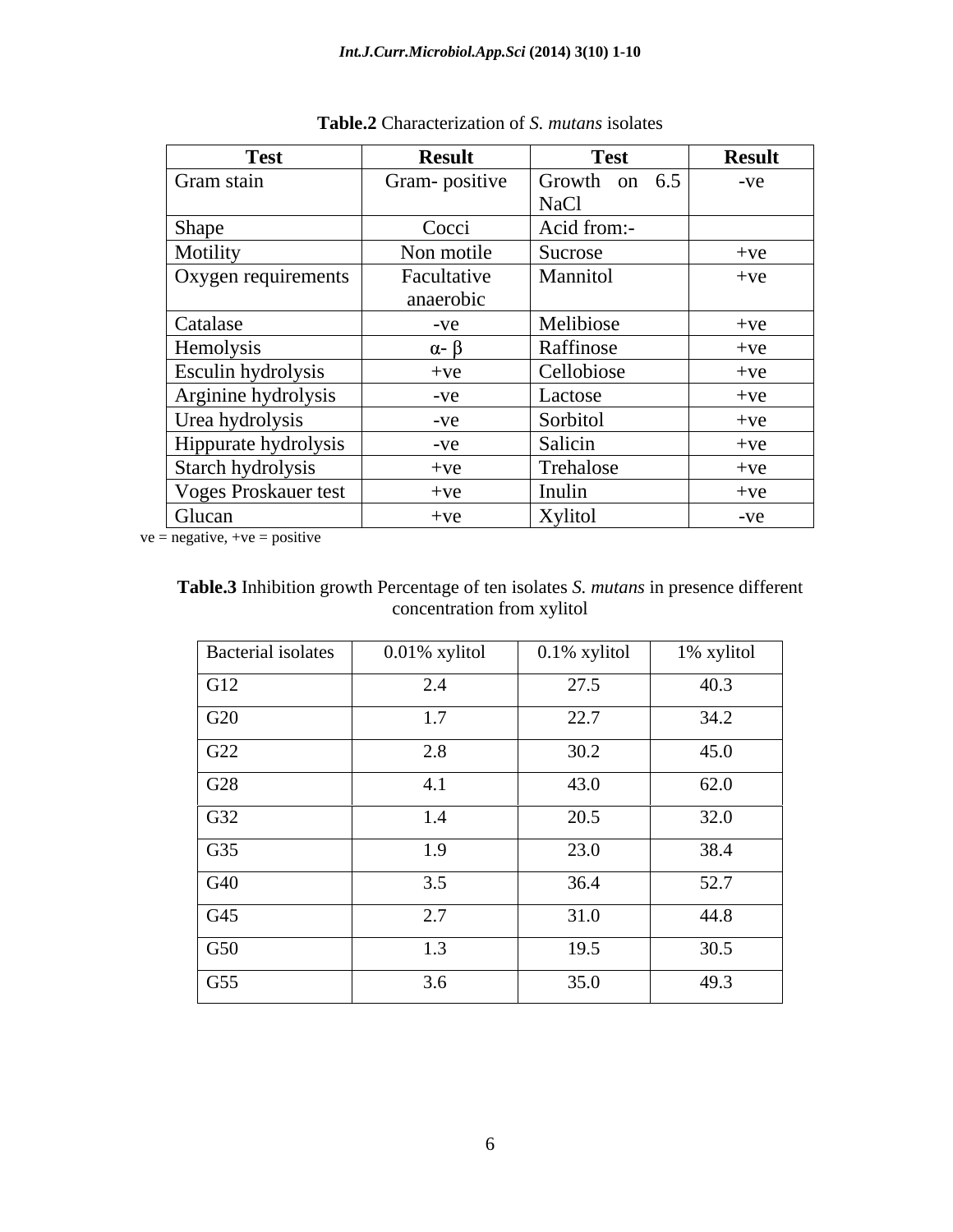

**Table.4** Antibiotics sensitivity rate of 40 *Streptococcus mutans* isolated from dental caries by Bauer- Kirby disc diffusion methods

| <b>Antibiotics</b><br>disc | Disk-potency<br>$\mu$ g/ml | <b>Number of resistant</b><br>isolates $(\% )$ | <b>Number of sensitive</b><br>isolates $(\% )$ |
|----------------------------|----------------------------|------------------------------------------------|------------------------------------------------|
| Penicillin                 | 10                         | 8(20)                                          | 32(80)                                         |
| Ampicillin                 | 10                         | 15(30)                                         | 22(70)                                         |
| Ciprofloxacin              | 30                         | 32(80)                                         | 8(20)                                          |
| Streptomycin               | 10                         | 19(47.5)                                       | 21(52.5)                                       |
| Erythromycin               | 15                         | 11(27.5)                                       | 29(72.5)                                       |
| Tetracycline               | 30                         | 14(35)                                         | 26(65)                                         |
| Bacitracin                 | 10                         | 30(75)                                         | 10(25)                                         |
| Methicillin                | 10                         | 22(55)                                         | 18(45)                                         |
| Chloramphenicol            | 30                         | 17(42.5)                                       | 23(57.5)                                       |
| Vancomycin                 | 30                         | 2(5)                                           | 37(95)                                         |

**Table.5** Inhibitory effect of garlic extract on the 40 *Streptococcus mutans* isolates isolated from dental caries by disc diffusion methods

| Range of inhibition zone mm            | Number of isolates $(\% )$ |
|----------------------------------------|----------------------------|
| $\Delta \Delta$<br>-40 -4 <del>1</del> | 7(175)                     |
| $\mathbf{A}$ $\mathbf{A}$<br>$2T \sim$ | 15(37.5)                   |
| 20.22<br>20- JZ                        | 10(07)<br>J \ 4J I         |
| $\Omega$<br>$J\mathcal{L}$ - JU        | (0)<br>\ ∠\ <i>}</i> }     |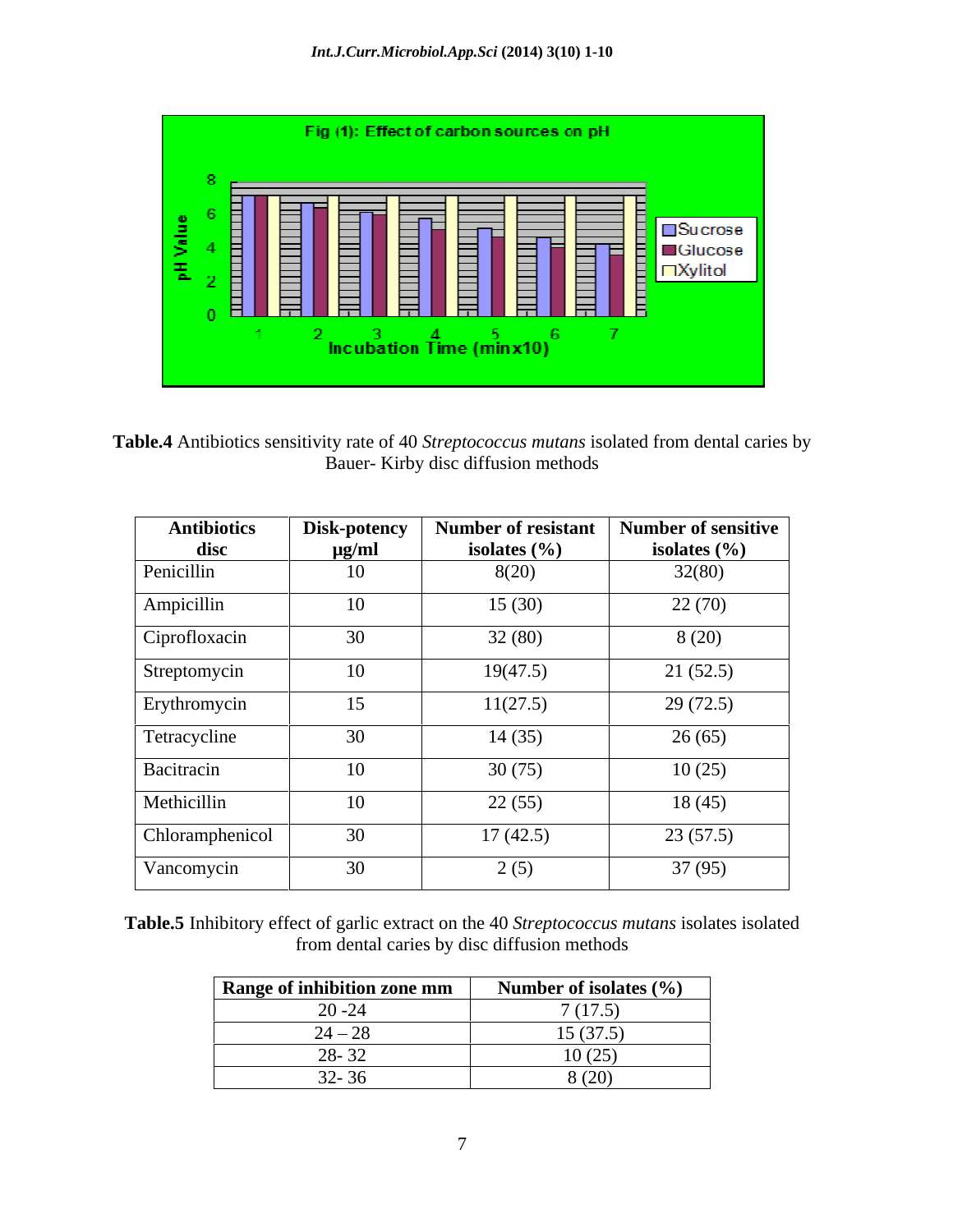| Range of inhibition zone mm      | Number of isolates $(\% )$ |
|----------------------------------|----------------------------|
| $1 \leq \Omega$<br>$10 - 20$     | 5(12.5)                    |
| $\sim$ $\sim$<br>$20 - 27$       | 12(30.0)                   |
| 24.20<br>44- 40                  | 13(32.5)                   |
| $\sim$ $\sim$<br>$\overline{20}$ | 10(25.0)                   |

**Table.6** Inhibitory effect of chlorhexidine 2µg on the 40 *Streptococcus mutans* isolates isolated from dental caries by disc diffusion methods

- AI-Haroni, M., Skaug, N. 2007. Incidence *Endod.*, 92: 446–480.<br>
of antibiotic prescribing in dental Cheesbrough. M. 2 contribution to national consumption. *J. Antimicrob. Chemother.,* 59: 1161
- Aqueveque, P., Becerra, J., Palfner, G.*,* activity of metabolites from mycelial *Indian J. Med. Res.*, 93: 33–36. cultures of Chilean basidiomycetes. *J.*
- Autio, J.T. 2002. Effect of xylitol chewing gum on salivary *Streptococcus mutans*
- Bakri, I.M., Dougles, C.W. 2005. Inhibition effect of garlic on oral bacteria, *Arch. Oral. Biol.,* 50: 645
- Bauer, A.W., Kirby, W.M.M., Sherris, J.C. susceptibility testing by a standardized single disk method. *Am. J. Clin.*
- *Streptococcus mutans* safari! J. Dent.
- Buchannan, R.E., Gibbon, M.E. 1974. Bacteriology, 8th ed. Williams and Wilkins Baltimore, USA, Pp. 450-860
- Chany, Y.C., Huang, F.M., Tai, K.W., Chou, M.Y. 2001. The effect of sodium hypochlorite and atlantica extracts on Streptococcus

**References** periodontal ligament cells. *Oral Surg.* chlorhexidine on cultured human *Oral Med. Oral Patho. Oral Radial Endod.,* 92: 446–480.

- of antibiotic prescribing in dental practice in Norway and its Cheesbrough, M. 2000. District Laboratory Practice in Tropical Country (PT 2). University Press, Cambridge, Pp. 157–255.<br>Chowdhury, A.K., Ahsan, M., Islam, S.N.,
- 1166. Chowdhury, A.K., Ahsan, M., Islam, S.N., Silva, M., Alarcon, J., Anke, T., aqueous extract of garlic and allicin in<br>Sterner, O. 2006. Antimicrobial experimental shigellosis in rabbits. Ahmed, Z.U. 1991. Efficacy of aqueous extract of garlic and allicin in *Indian J. Med. Res., 93: 33-36.*
- *Chil. Chi. Soc.*, 51: 1057–1060. 2011. Isolation, Characterization and in preschool children. *ASDC J. Dent.* Child., 69(1): 81–86. Child., 69(1): 81–86. David, B.U, Linda, O.O., Charles, O.E. Antibiotic Susceptibility Studies of Clinical Isolates of *teptocococcus mutans* Obtained from Patients Nsukka, Nigeria . AJPSP  $2(1)$ : 1–15.
- 651. garlic cloves (*Allium sativum*) *Am. J.* Ellmore G.S., Feldberg R.S., 1994. Alliin lyase localization in bundle sheaths of *Bot.*, 81: 89–94.
- Turck, M. 1966. Antibiotic Fani, M.M, Kohanteb, J., Dayaghi, M. *Pathol*., 45: 493 496. resistant *Streptococcus mutans*. *J.*  Bratthall, D. 1997. Discovery! A *Indian Soc. Pedod Prevent Dent.*, 25: 2007. Inhibitory activity of garlic (*Allium sativum*) extract on muiltdrug *Indian Soc. Pedod Prevent Dent.,* 25: 164–168.
	- Res., 76: 1332 1336. Fang, F., Li, H., Cui, W., Dong, Y. 1999. Bergey's Manual Of Determinative cytomegalovirus with allitridin Treatment of hepatitis caused by cytomegalovirus with allitridin injection, an experimental study. *J. Tougji Med. Univ.*, 19: 271–274.
		- Farzaneh, H., Afsoon, A., Fariba, S. 2013. Antibacterial activity of *Pistacia atlantica* extracts on *Streptococcus*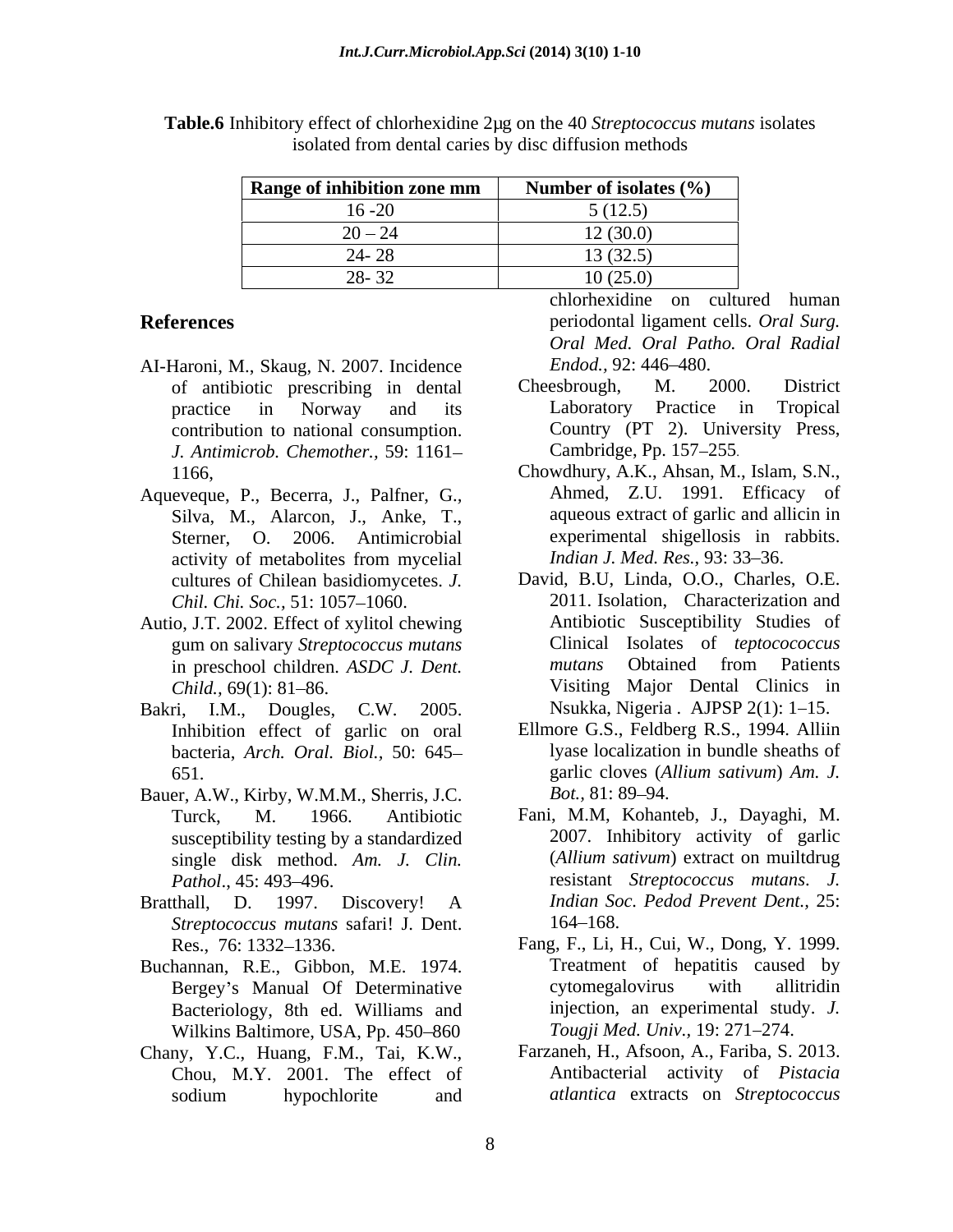*mutans* biofilm*. Int. Res. J. Biol. Sci*.*,* 2(2): 1–7. metabolism of *Streptococcus mutans*.

- Featherstone, J.D.B. 2008. Dental caries: Caries Res., 9(3): 177–89.
- Fitzgerald, R.J., Keyes, P.H. 1960. Demonstration of the etiologic role of Biol. Med., 4: 159–176.
- Forbes, B.A., Sahm, D.F., Weissfeld, A.S. L., (eds), Baily and Scott's diagnostic decay. Microbiol. Rev., 50: 353–380.
- Grönroos, L., Mättö, J., Saarela, M., Luoma, A-R, Luoma, H., Jousimies- Makinen, K.K., Isokangas, P. 1988.
- Hasan, S., Singh, K., Danisuddin, M., bacterium *Streptococcus mutans* Verma, P.K., Khan, A.U. 2014. partially impairs its adherence to quercitrin and deoxynojirimycin: A
- Jain, R. 1998. Antitubercular activity of
- Johnson, N.W. 1991. Introduction: the Dental caries: Markers of high and Johnson, N.W., (ed). Cambridge
- Knuuttila, M.L., Makinen, K. 1975. Effect

of xylitol on the growth metabolism of *Streptococcus mutans*. *Caries Res.,* 9(3): 177–89.

- a dynamic disease process. Aust. Kuramitsu, H.K. 1993. Virulence factors Dent. J., 53: 286 291. of mutans streptococci: role of molecular genetics. *Crit. Rev. Oral Biol. Med.,* 4: 159–176.
- *Streptococci* in experimental caries in Lee, S.S., Zhang, W., Li, Y. 2004. The the hamster. *J. Am. Dent. Assoc.,* 61: antimicrobial potential of 14 natural 9 19. herbal dentrifices: Results of an *in*  1998. Laboratory methods for *Dent. Assoc.*, 135: 1133–1141. *vitro* diffusion method study. *J. Am.*
- detection of antibacterial resistance. Loesche, W.J., 1986. Role of In: Roche, J., Parker, S.J., McAdam, *Streptococcus mutans* in human dental Loesche, W.J., 1986. Role of
- microbiology*,* 10th edn. Mosby Inc., Makinen, K.K. 1985. New biochemical St Louis, Pp. 250–272. aspects of sweeteners. *Int. Dent. J.,*  $35(1)$ :  $23-35$ .
- Somer, H., Pyhälä, L., Asikainen, S., Relationship between carbohydrate<br>Alaluusua, S. 1995. Chlorhexidine sweeteners and oral diseases. *Prog*. susceptibilities of *mutans Food Nutr. Sci.*, 12(1): 73–109. Relationship between carbohydrate sweeteners and oral diseases. *Prog.*
- *Streptococcal* serotypes and ribotypes. Miller-Torbert, T.A., Sharma, S., Holt, *Antimicrob. Agents Chemother.,* 39: R.G. 2008. Inactivation of a gene for a 894 898. fibronectin-binding protein of the oral Inhibition of major virulence fibronectin. *Microb. Pathog.,* 45: 53 pathways of *Streptococcus mutans* by 9. doi: bacterium *Streptococcus mutans* partially impairs its adherence to 9. doi:
	- 10.1016/j.micpath.2008.02.001.
- synergistic approach of infection Nakano, K., Nomura, R., Nemoto, H., synergistic approach of infection Makano, K., Nomura, R., Nemoto, H., control. PLoS One, 9(3): e91736. doi: Mukai, T., Yoshioka, H., *et al.* 2007. 10.1371/journal.pone.0091736 Detection of novel serotype k garlic oil. *Indian J. Pathol. Microbial.,* 43: 3045. **and Strip Strip Strip Strip Strip Strip Strip Strip Strip Strip Strip Strip Strip Strip Strip Strip Strip Strip Strip Strip Strip Strip Strip Strip Strip Strip Strip Strip Strip Strip Strip Strip Strip Strip Str** *Streptococcus mutans* in infective endocarditis patients. *J. Med. Microbiol.,* 56: 1413–1415. doi: 10.1099/jmm.0.47335-0
- nature of the caries process and the Natagta, E., Okayama, H., Ito, H., Inoue, need for markers of risk. In: Risk M., Oha, T. 2006. Serotype- specific markers for oral diseases. Vol. I. bolysaccharide of *Sterptococcus* low risk groups and individuals. The endocarditis. *Oral Microbial.* polysaccharide of *Sterptococcus mutans* contributes to infectivity in endocarditis. *Oral Microbial. Immunol.*, 21: 420–423.
- University Press, Cambridge, Pp. 1– National Committee for Clinical 12. Laboratory Standard. 1995. Methods National Committee for Clinical for dilution antimicrobial tests for